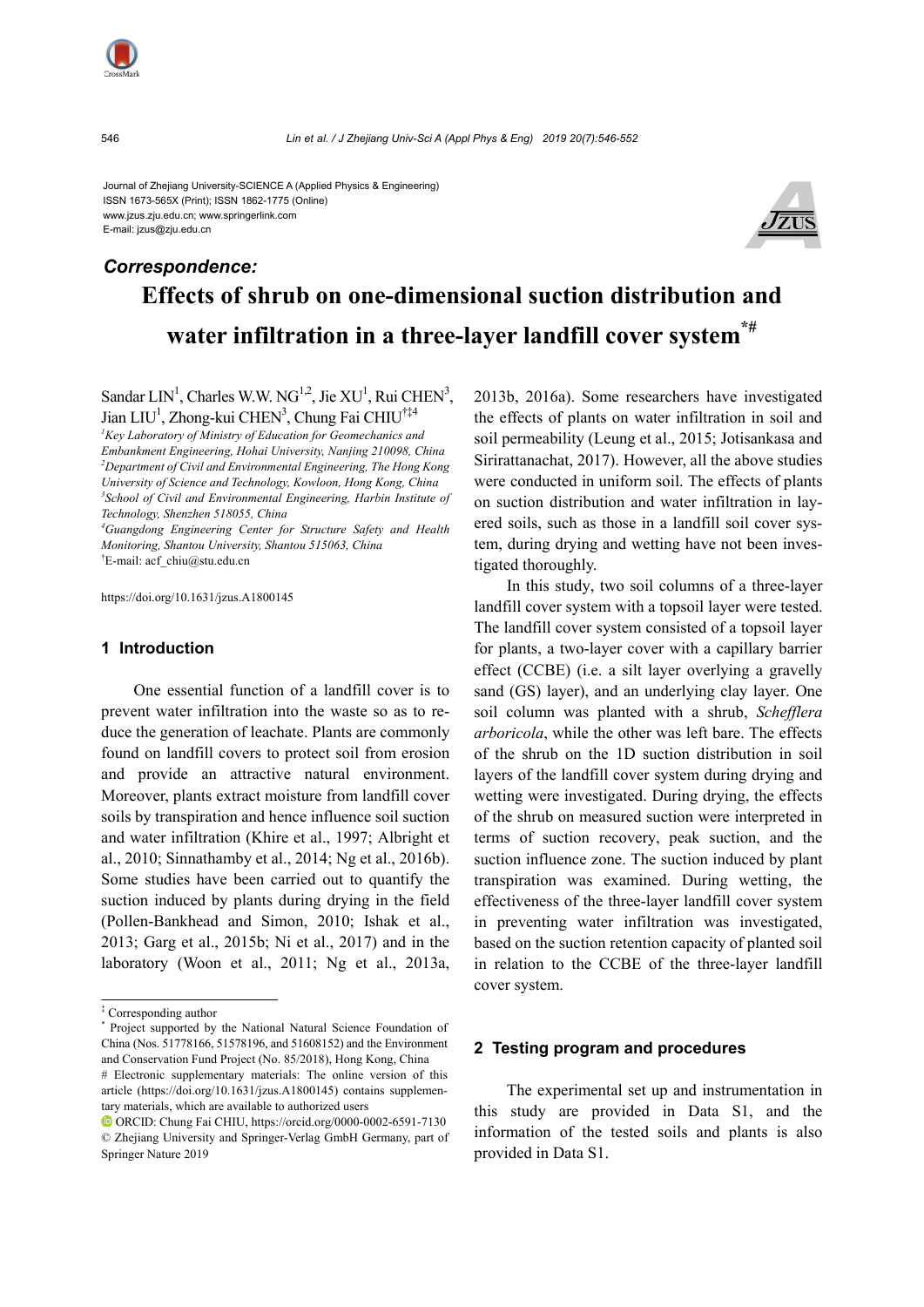After soil compaction, instrumentation, transplantation, and the adaptation period of three months, both soil columns were subjected to one dryingwetting cycle. To achieve the same initial testing condition, the two columns were saturated before the drying-wetting cycle. This was performed by applying constant-head ponding of 0.09 m to each soil column, and stopped when all tensiometers recorded zero suction and there was percolation from the bottom of the columns. It took over 13 d to saturate the soil columns. The constant-head ponding was then reduced to 0.015 m in both columns because the hole on the wall of each column was at an elevation of 0.015 m above the soil surface. Even though the tensiometers showed zero, the soil layers may not have been fully saturated because water infiltration by ponding may trap air bubbles in the soil layers. The free drainage bottom that was open to the atmosphere minimized the possibility of local compression of entrapped air within the soil columns. The drying test was then carried out. During drying, the top boundary was exposed to laboratory atmospheric conditions (a temperature of  $(20\pm5)$  °C and relative humidity of  $(60\pm10)\%$ ), while draining was allowed at the bottom boundary of the columns. The side boundaries were impermeable for both the drying and wetting tests. The drying test was terminated when the measured suction was close to 90 kPa (maximum suction measured by the tensiometer). The drying test lasted for 104 d and the measured suction profiles of the different soil layers are shown in Fig. 1.

The wetting test was then conducted. Similar to the saturation stage, a constant-head ponding of 0.09 m was applied to the soil surface of each soil column. The bottom boundary was opened for percolation measurement. The wetting test lasted for 7 d after reaching the steady state condition. After testing, the vertical depth and lateral width of the root zone were examined by flushing water on the soil surface. The depth of the root zone could be seen from outside through the transparent column wall. The vertical root zone depth of the shrub  $(d<sub>r</sub>)$  was 0.2 m and the average lateral width (*l*r) was the whole column diameter of 0.28 m. The value of  $d_r$  was used as reference when interpreting the measured suction during drying and wetting.



**Fig. 1 Measured suction distribution profiles of the bare soil column (B) and planted soil column (P) during drying**

#### **3 Test results and discussion**

# **3.1 Effects of shrub on soil suction distribution during drying**

Fig. 1 shows the measured suction distribution profiles of the bare and planted soil columns during drying from a nearly saturated condition. The measured  $d_r$  of 0.2 m is shown in the figure for a reference. The initial suction at all depths of each soil column was 0 kPa consistently. After 8 d of drying, the suction within the root zone (i.e. at depths of 0.05 and 0.15 m) of the planted soil column increased to about 6 and 5 kPa, respectively. At the same time, no significant suction had developed at the corresponding depths of the bare soil column. As expected, the suction recovery of the planted soil column was faster than that of the bare soil column due to plant transpiration in addition to soil evaporation. Note that there was an initial surface ponding of 0.015 m on the soil surface of both soil columns at the beginning of the drying test (discussed in previous section). Hence, the evaporation and transpiration processes were inhibited by the saturated condition of the soil layers, in which soil aeration is poor (Feddes et al., 1976), during the initial stage of the drying test. Suction recovery can be a primary function of the initial soil conditions before drying, atmospheric conditions (Woon et al., 2011), and plant parameters such as the leaf area and root area indexes. All suction measurements below the root zone (0.2 m deep) remained close to 0 kPa in both soil columns. Therefore, after 8 d of drying, the depth of influence of suction due to soil evaporation and plant transpiration was restricted to within the root zone (0.2 m deep).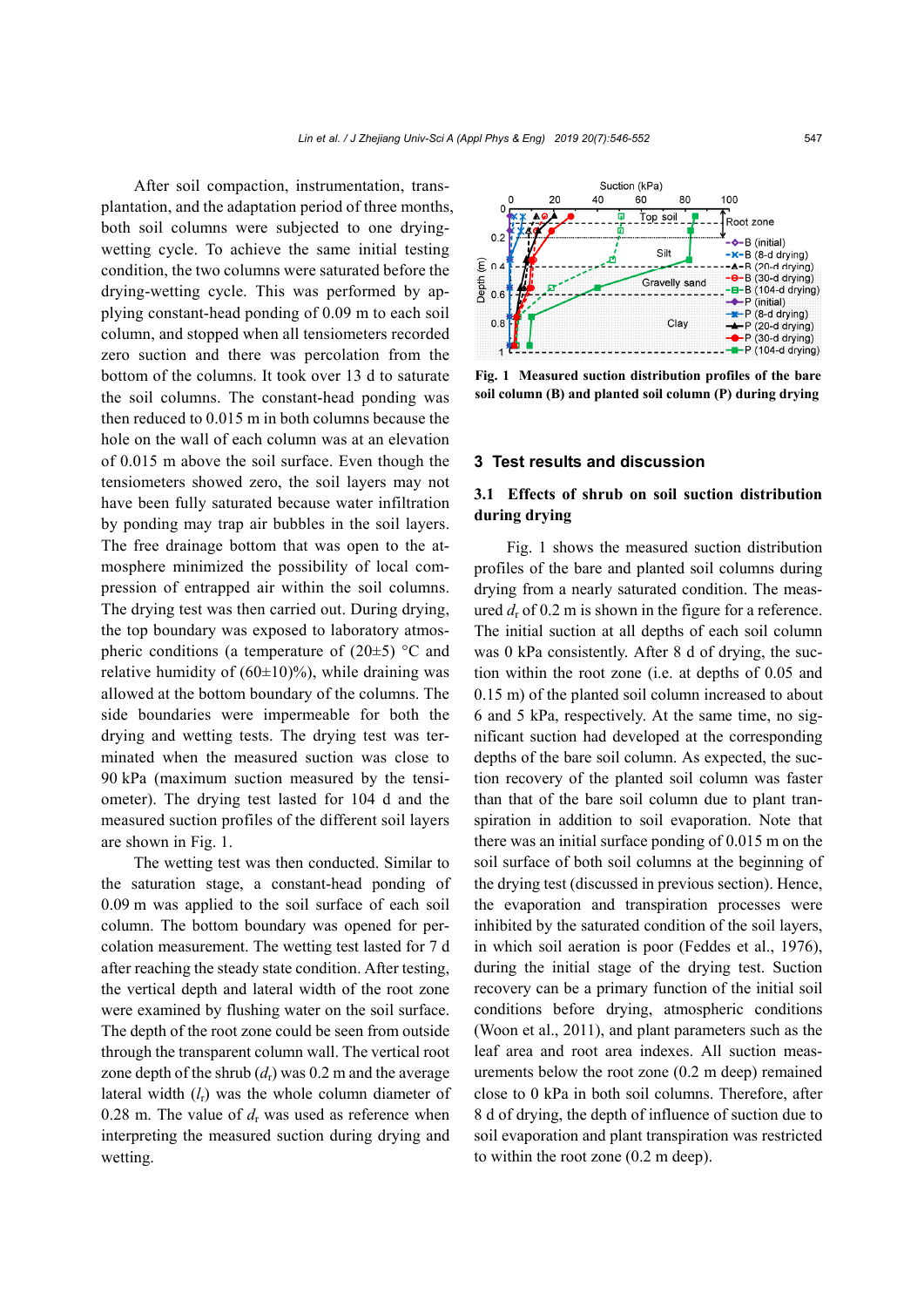After 30 d of drying, the suction of both soil columns increased to some extent down the whole column depth of 1 m. The suction of the planted soil column was about 58% to 75% higher than that of the bare soil column within the root zone. But the suction of both columns below the root zone was approximately equal. This means that while soil evaporation had an effect down the whole depth of 1 m, plant transpiration occurred mainly within the root zone, where it induced significant suction. Generally, the vertical suction influence zone of both soil columns due to soil evaporation was 1 m (five times the root depth) after 30 d of drying. After 104 d of drying, the measured suction in both soil columns had increased substantially. Generally, the increasing suction trend was the same in both soil columns. The maximum suction in the planted soil column (85 kPa) was 0.6 times higher than that in the bare soil column (52 kPa). The measured suction in the planted soil column was about 60% to 200% higher than that in the bare soil column at different depths down to the bottom of the soil column (1 m). Since both soil columns were tested under identical atmospheric and test conditions, the increased suction in the planted soil column shows the additive effect of plant transpiration. Past laboratory (Ng et al., 2013a, 2013b, 2016a; Garg et al., 2015a) and field (Garg et al., 2015b; Ni et al., 2017) studies also reported higher induced suction in planted soil. However, those studies were conducted in uniform soil less than 0.5 m thick. The suction influence depth may be difficult to estimate accurately in a shallow uniform soil layer. The suction influence depth of uniform soil (0.28 m thick) in the study of Ng et al. (2013a) after 20 d drying was not conclusive, while an influence depth of about 1 m after 20 d drying was estimated in this study. We also observed that a constant suction profile was obtained in the topsoil and silt layers of both soil columns after 104 d drying. This means that the hydraulic gradient was about 1, and the water flow in these layers was driven mainly by gravity (Ng et al., 2013a, 2013b). If the underlying GS layer was replaced by the silt, the depth of the constant suction profile would extend further downward. Thus, a suction of 80 kPa should be expected at a depth of 0.6 m for a uniform silt layer. However, the GS had a lower water retention capability than the silt leading to a smaller induced suction due to plant transpiration (Fig. 1). In both soil columns, a strong suction gradient between the silt and clay layers could be seen. However, due to the low unsaturated hydraulic conductivity of the GS layer, the clay layer still maintained a high degree of saturation (or low suction) after being subjected to a drying period of 104 d.

Past studies using replicated tests showed that the suction induced by plant transpiration was not influenced significantly by either different shoot lengths or variability in the leaf area index (LAI) (Ng et al., 2013a; Leung et al., 2015). Hence, the measured suction based on a single planted soil column can still provide a qualitative description of the effects of plant transpiration on the induced suction in a threelayer soil cover. To quantify the effects of plant variability on the induced suction, more replicated tests are required.

## **3.2 Effects of shrub on cumulative infiltrated water volume during wetting**

During wetting, the cumulative volume of infiltrated water in the soils was calculated by recording any changes of water level in the constant-head water supply system. Fig. 2 shows the measured cumulative volume of infiltrated water in the bare and planted soil columns during 7 d of wetting. The volume increased at decreasing rates in both soil columns. After applying the constant-head ponding of 0.09 m, the cumulative amount of infiltrated water in the bare soil column increased rapidly for 8 h, steadily from 8 to 72 h, and then gradually from 72 to 168 h. In the planted soil column, the cumulative amount of infiltrated water increased rapidly for 12 h, then gradually from 12 to 168 h. The cumulative volume of infiltrated water in the planted soil column was higher than that of the bare soil column. From 2 to 8 h, the cumulative volume of the planted soil column was around 20% higher than that of the bare soil column. The greatest difference, of about 37%, occurred after 12 h, and the smallest difference, of about 6%, between 72 and 96 h. After 168 h (i.e. the end of constant-head ponding), the cumulative infiltrated water volume of the planted soil column was higher by about 18%.

In general, planted soils may have either lower or higher water infiltration than bare soils. Some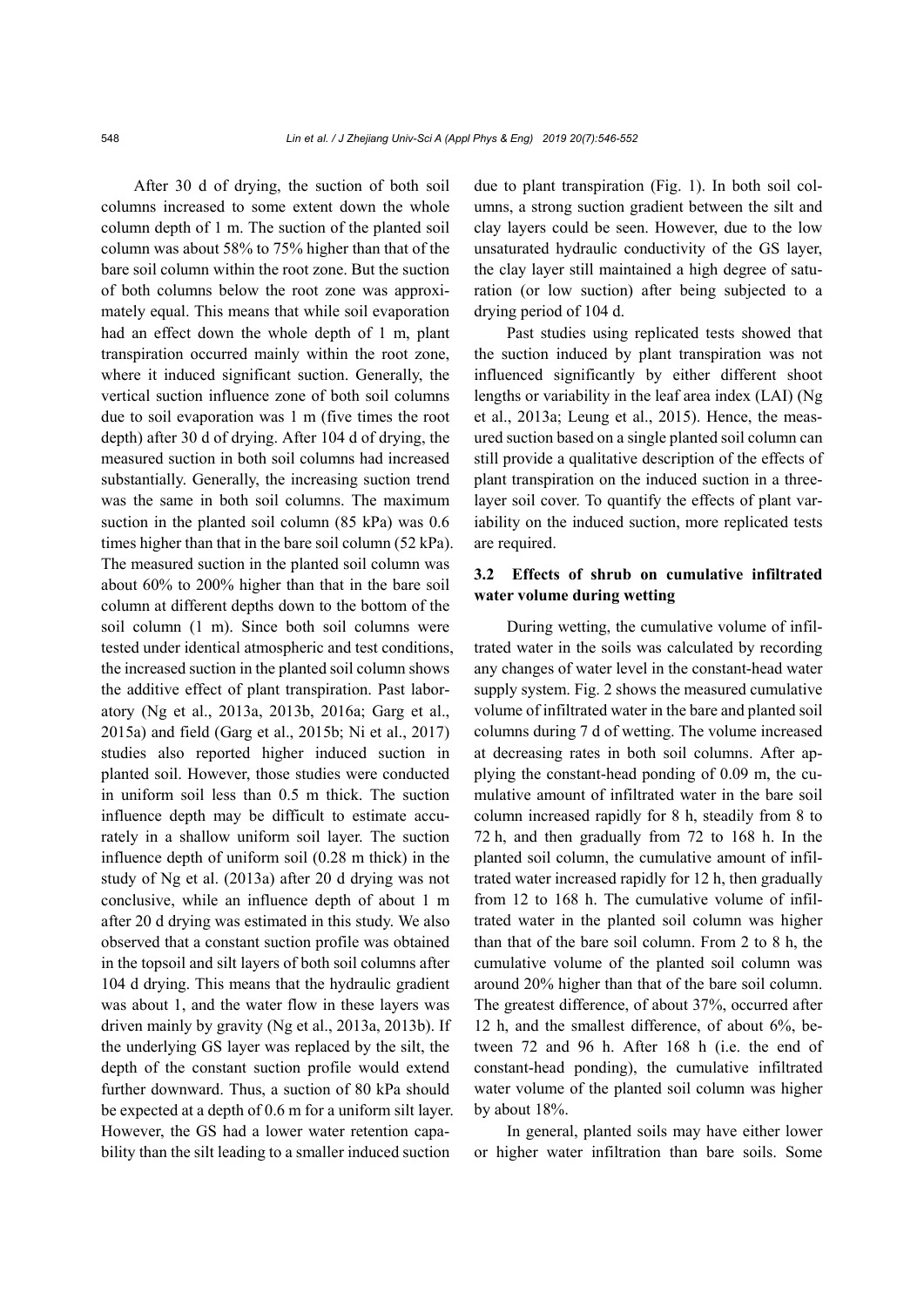studies (Huat et al., 2006; Leung et al., 2015) showed that planted soil exhibited lower water infiltration than bare soil, but others (Zhan et al., 2007; Ng et al., 2014; Li et al., 2016) reported that planted soil can exhibit higher infiltration. Compared to bare soils, the water infiltration in planted soils is lower when the roots are actively growing and higher when they have decayed (Barley, 1954; Mitchell et al., 1995; Ng et al., 2014). The age of the shrub in this study was over one year. There may have been a preferential flow path caused by some mature roots. There might also have been preferential flow between the soil and the wall of the soil column when the roots grew along the wall.



**Fig. 2 Measured cumulative infiltrated water volume in the bare soil column (B) and the planted soil column (P) during wetting** 

# **3.3 Effects of shrub on suction distribution during wetting and the effectiveness of landfill cover in preventing water percolation**

Fig. 3 shows the measured suction distribution profiles of the bare and planted soil columns during wetting. The measured  $d_{\rm r}$  of 0.2 m is also shown in the figure as a reference. After applying the constanthead ponding of 0.09 m, the suction at a depth of 0.05 m (within the root zone) in the topsoil layer of both soil columns became 0 kPa after 4 h. In fact, the measured suction in both soil columns had declined to 0 kPa in less than 1 h. A similar rapid reduction in measured suction at 0.03 m for both planted and bare soils was observed by Woon et al. (2011), despite a higher suction measured in the planted soil. However, a suction of 4 kPa in the bare soil column and 8 kPa in

the planted soil column was retained at a depth of 0.15 m (within the root zone). At a depth of 0.35 m (below the root zone), a suction of 20 kPa in the bare soil column and 63 kPa in the planted soil column was observed. Therefore, after 4 h of wetting, the suction retained in the planted soil column was 100% higher than that in the bare soil column at a depth of 0.15 m (the lower part of the root zone), and over 200% higher at a depth of 0.35 m (below the root zone). After 8 h, the suction at depths of 0.15 and 0.35 m in the bare soil column was almost zero. On the other hand, the suction at those depths in the planted soil column remained at 5 and 30 kPa, respectively. Thus, the ability to retain suction in the planted soil was obviously higher than that in the bare soil because of its initial higher suction (by from 60% to 200%) before wetting. Ng et al. (2013a) also verified that an initial higher suction (about 70%) of planted soil at 0.08 m retained 40% higher suction after wetting when compared to bare soil. However, they applied the same amount of irrigation to both soils for wetting. Leung et al. (2015) observed that suctions retained in vegetated soil were always higher than those in bare soil, but their water infiltration in planted soil was less than that in bare soil by up to 50%. In this study, the infiltrated water volume in the planted soil column was over 20% higher than that in the bare soil column, but 100% of the suction was retained at a depth of 0.15 m and 200% at a depth of 0.35 m, after 4 h of wetting. Therefore, it can be concluded that planted soil can retain a higher suction than bare soil, regardless of whether the infiltration of water is lower or higher.

After 12 h of wetting, the suction in the GS layer of the bare soil column decreased from 19 to 16 kPa, whereas in the planted soil column, the suction remained unchanged. The suction in the GS layer of the planted soil column began to reduce after 24 h of wetting. This means that by that time the infiltrated water had entered the GS layer and the effectiveness of the upper two-layer CCBE in preventing water infiltration had failed. The suction in the GS layer decreased to near 0 kPa in the bare soil column after 36 h of wetting, and in the planted soil column after 48 h of wetting, because of continuous water infiltration.

The GS layers of both soil columns were almost saturated and the upper two-layer CCBE was not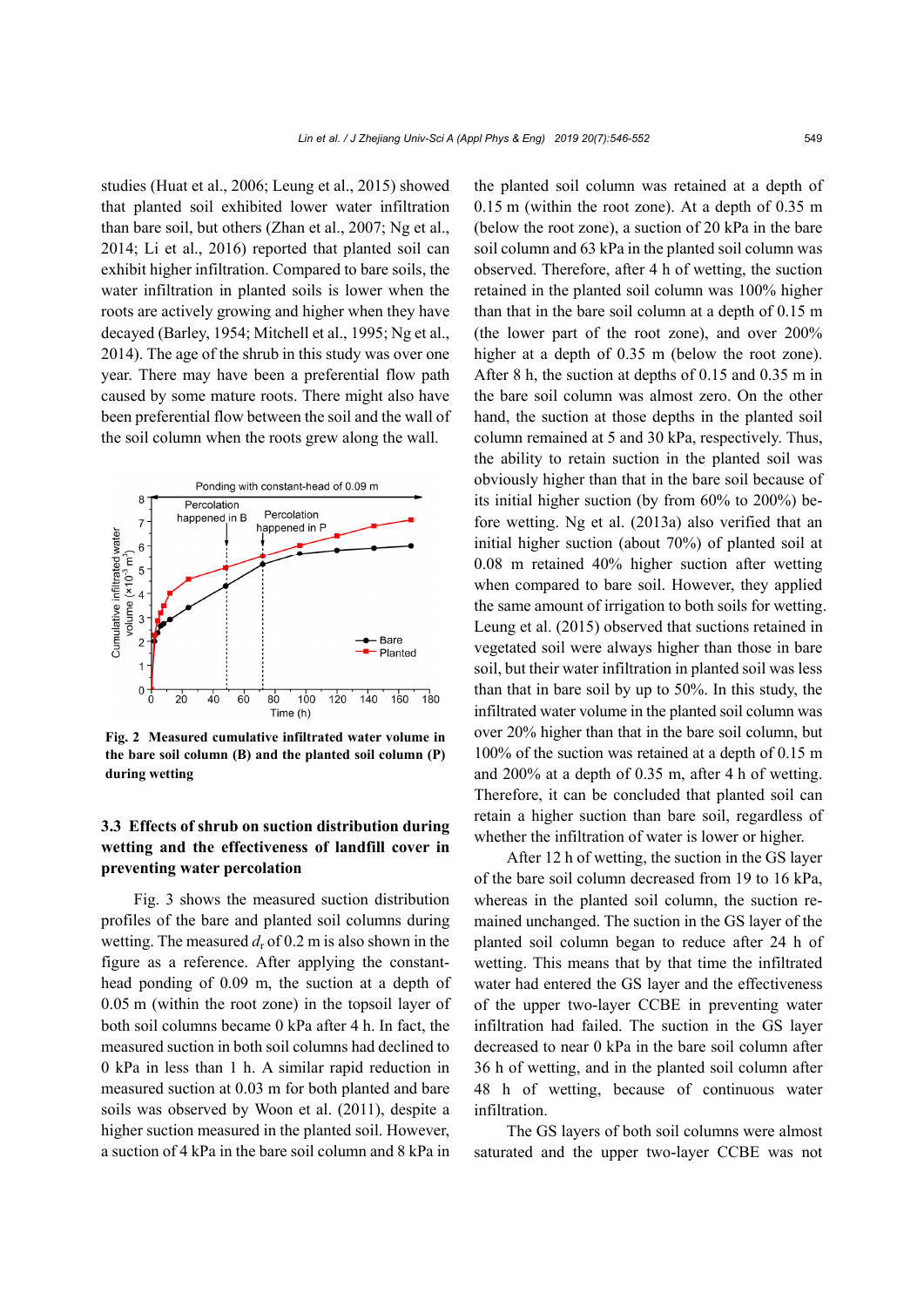effective. Therefore, the upper two-layer CCBE was effective during 8 h of wetting in the bare soil column and during 12 h of wetting in the planted soil column. The validation of the upper two-layer CCBE was consistent with the water infiltration discussed in the previous section. The effectiveness of the upper two-layer CCBE was maintained for 4 h longer in the planted soil column, in spite of having a higher cumulative volume of water infiltration (26% at 8 h and 37% at 12 h) compared to the bare soil column.



**Fig. 3 Measured suction distribution profiles of the bare (a) and planted (b) soil columns during wetting**

In the bare soil column, after 36 h, the suction in the upper part of the clay layer (0.75 m deep) had decreased from its initial value of 4 kPa to 1 kPa, and reached 0 kPa after 36 h. The suction in the lower part of the clay layer (0.95 m deep) had decreased from its initial value of 3 kPa to 2 kPa after 72 h. In the planted soil column, after 48 h of wetting, the suction in the clay layer (at depths of 0.75 m and 0.95 m) had decreased from its initial value of around 10 kPa to 7 kPa. After 72 h, the suction at 0.75 m deep had fallen to 0 kPa, and at 0.95 m deep had decreased to 2 kPa. A suction of 2 kPa was retained in the lower part of clay layers (0.95 m deep) of both soil columns from 72 to 168 h. However, this suction pressure was within the measurement accuracy of the tensiometers.

Note that the water infiltration was 1D and there was no lateral drainage in this study, thus representing a worst case scenario for a landfill cover under rainfall infiltration (Ng et al., 2016c). No percolation was observed at the bottom of either soil column during 48 h of wetting. Percolation was observed after 49 h in the bare soil column and after 72 h in the planted soil column. Despite the planted column having a higher infiltration rate, it exhibited a higher initial suction (or lower initial water content) before wetting. Thus, the upper silt layer in the planted column could retain more infiltrated water due to the lower initial water content. As a result, a lower percolation rate was expected for the planted column and it took 23 h longer for the water to percolate to the bottom than in the bare column. Note that if the water flux at the top boundary of the column was applied long enough to cancel the additional water storage capacity in the silt layer of the planted column, more water should percolate through the planted column in the long run because of its higher infiltration rate than in the bare column.

### **4 Conclusions**

Based on the results from drying-wetting tests on two soil columns (one with shrub and the other bare), the following conclusions can be drawn:

1. After 104 d of drying from a nearly saturated condition, measured suction in the planted soil column due to plant transpiration was from 60% to 200% higher than in the bare soil column to a depth of 1 m. The peak suction in the planted soil column (85 kPa) was 0.6 times higher than that in the bare soil column (52 kPa). The vertical suction influence zone of the planted soil column was nearly five times the root depth (0.2 m) after 20 d of drying. The role of the GS layer in "protecting" the clay layer can be clearly seen by the strong suction gradients during drying. As a result, the measured suction in the bottom clay layer was only about 10% of that measured within the top 0.4 m of each column.

2. The cumulative volume of infiltrated water in the planted soil column was higher than that of the bare soil column during the wetting test. The greatest difference, about 37%, was observed after 12 h of wetting, and after 168 h (the end of constant-head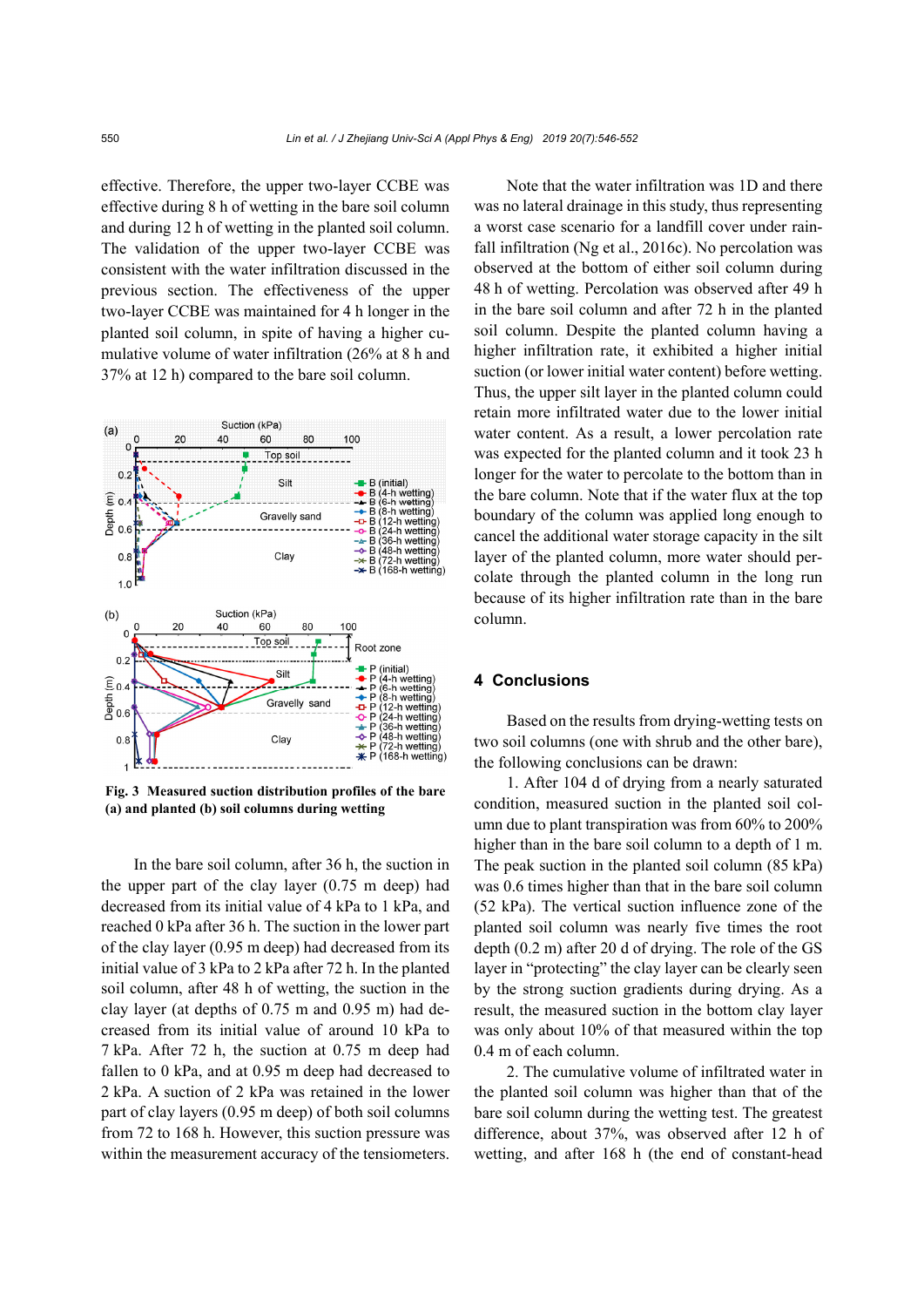ponding) the difference was 18%. The reason for these differences may have been a preferential channel flow caused by the root system.

3. The suction retention capacity during wetting in the planted soil column was significantly higher than that in the bare soil column, especially in the lower part of the root zone and deep below the root zone. At these depths, after 4 h of wetting, the suction in the planted soil column was 100% to more than 200% higher than that in the bare soil column.

4. The upper two-layer CCBE was effective during 8 h of wetting in the bare soil column and 12 h in the planted soil column, despite higher water infiltration in the planted soil column (26% higher after 8 h and 37% higher after 12 h). This may have been due to the higher initial suction induced by plant transpiration, resulting in a higher water retention capacity in the upper silt layer of the planted column.

5. Suction remained unchanged during 48 h of wetting in the clay layers in both soil columns. Percolation from the bottom was observed after 49 h in the bare soil column, and after 72 h in the planted soil column. Despite the planted column having a higher infiltration rate, it exhibited a lower percolation rate because of the higher initial water storage capacity of the upper silt layer. However, the planted column should percolate more water if the infiltration is applied long enough to cancel the effects of initial high suction on the water storage capacity.

#### **Contributors**

Sandar LIN, Jie XU, Charles W.W. NG, and Rui CHEN analyzed the data and wrote the first draft of the manuscript. Charles W.W. NG acquired research funding, supervised the research project, and validated the research output. Sandar LIN, Rui CHEN, Jian LIU, Zhong-kui CHEN performed the experiments and data collection. Chung Fai CHIU revised and edited the final manuscript.

#### **Conflict of interest**

Sandar LIN, Charles W.W. NG, Jie XU, Rui CHEN, Jian LIU, Zhong-kui CHEN, and Chung Fai CHIU declare that they have no conflict of interest.

#### **References**

- Albright WH, Benson CH, Waugh WJ, 2010. Water Balance Covers for Waste Containment: Principles and Practice. ASCE Press, Reston, USA.
- Barley KP, 1954. Effects of root growth and decay on the permeability of a synthetic sandy loam. *Soil Science*, 78(3):205-210.

https://doi.org/10.1097/00010694-195409000-00005

Feddes RA, Kowalik P, Kolinska-Malinka K, et al., 1976. Simulation of field water uptake by plants using a soil water dependent root extraction function. *Journal of Hydrology*, 31(1-2):13-26.

https://doi.org/10.1016/0022-1694(76)90017-2 Garg A, Leung AK, Ng CWW, 2015a. Comparisons of soil

- suction induced by evapotranspiration and transpiration of *S*. *heptaphylla*. *Canadian Geotechnical Journal*, 52(12):2149-2155. https://doi.org/10.1139/cgj-2014-0425
- Garg A, Coo JL, Ng CWW, 2015b. Field study on influence of root characteristics on soil suction distribution in slopes vegetated with *Cynodon dactylon* and *Schefflera heptaphylla*. *Earth Surface Processes and Landforms*, 40(12):1631-1643.

https://doi.org/10.1002/esp.3743

- Huat BBK, Ali FHJ, Low TH, 2006. Water infiltration characteristics of unsaturated soil slope and its effect on suction and stability. *Geotechnical and Geological Engineering*, 24(5):1293-1306. https://doi.org/10.1007/s10706-005-1881-8
- Ishak MF, Ali N, Kassim A, 2013. The influence of tree induce suction on soil suction profiles. *IJRET: International Journal of Research in Engineering and Technology*, 2(9):187-193.
- Jotisankasa A, Sirirattanachat T, 2017. Effects of grass roots on soil-water retention curve and permeability function. *Canadian Geotechnical Journal*, 54(11):1612-1622. https://doi.org/10.1139/cgj-2016-0281
- Khire MV, Benson CH, Bosscher PJ, 1997. Water balance modeling of earthen final covers. *Journal of Geotechnical and Geoenvironmental Engineering*, 123(8):744-754. https://doi.org/10.1061/(asce)1090-0241(1997)123:8(744)
- Leung AK, Garg A, Coo JL, et al., 2015. Effects of the roots of *Cynodon dactylon* and *Schefflera heptaphylla* on water infiltration rate and soil hydraulic conductivity. *Hydrological Processes*, 29(15):3342-3354. https://doi.org/10.1002/hyp.10452
- Li JH, Li L, Chen R, et al., 2016. Cracking and vertical preferential flow through landfill clay liners. *Engineering Geology*, 206:33-41. https://doi.org/10.1016/j.enggeo.2016.03.006
- Mitchell AR, Ellsworth TR, Meek BD, 1995. Effect of root systems on preferential flow in swelling soil. *Communications in Soil Science and Plant Analysis*, 26(15-16): 2655-2666.

https://doi.org/10.1080/00103629509369475

- Ng CWW, Woon KX, Leung AK, et al., 2013a. Experimental investigation of induced suction distribution in a grasscovered soil. *Ecological Engineering*, 52:219-223. https://doi.org/10.1016/j.ecoleng.2012.11.013
- Ng CWW, Leung AK, Garg A, et al., 2013b. Soil suction induced by grass and tree in an atmospheric-controlled plant room. Proceedings of the 18th International Conference on Soil Mechanics and Geotechnical Engineering,